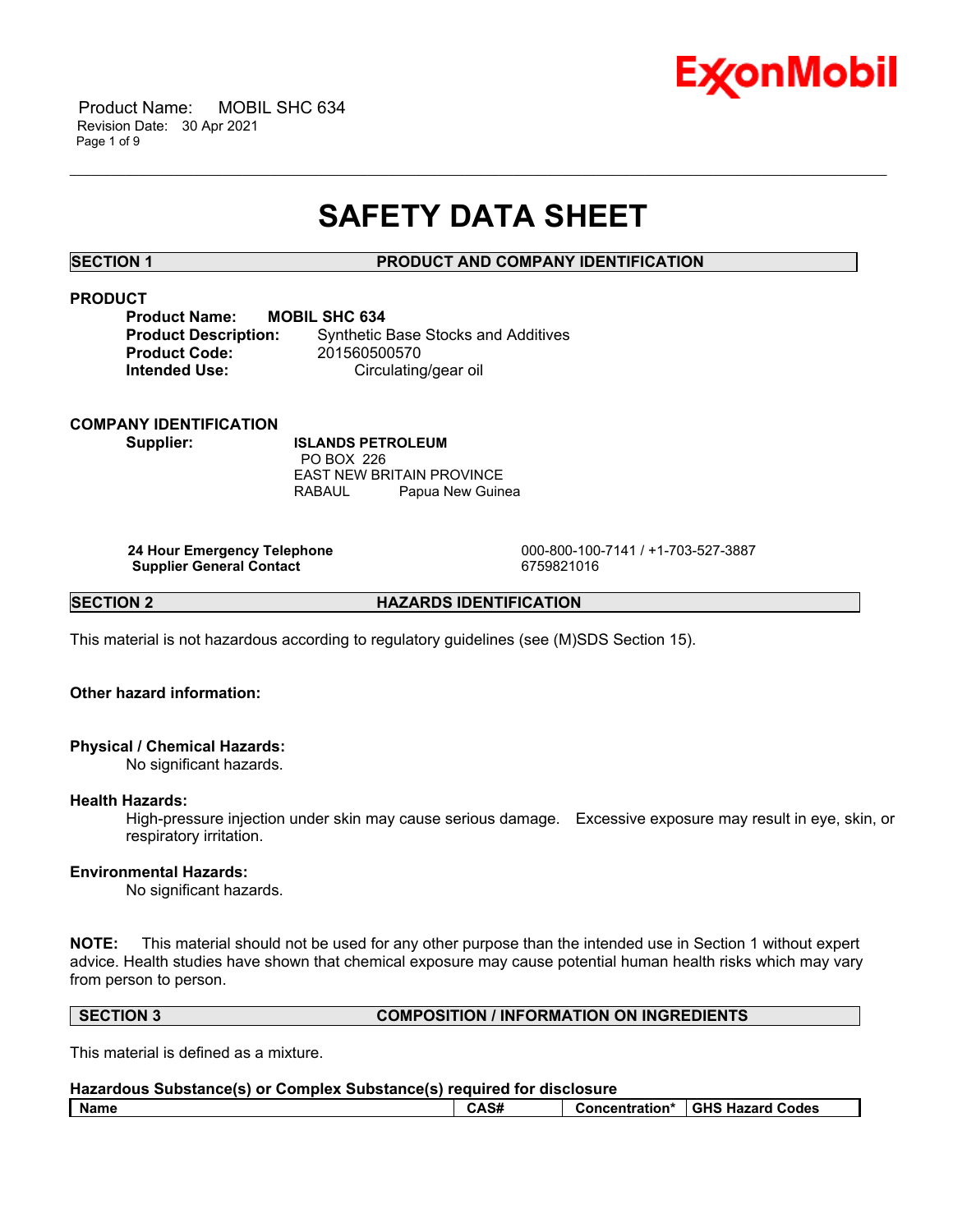

 Product Name: MOBIL SHC 634 Revision Date: 30 Apr 2021 Page 2 of 9

| I1-DECENE. TETRAMER AND TRIMER HYDROGENATED | 68649-12-7 | $5 - 10\%$     | H304                   |
|---------------------------------------------|------------|----------------|------------------------|
| PHOSPHORIC ACID, METHYLPHENYL DIPHENYL      | 26444-49-5 | $0.1 - 5.25\%$ | $H400(M$ factor 1).    |
| IESTER                                      |            |                | $H410(M$ factor 1)     |
| <b>I</b> TRIPHENYL PHOSPHATE                | 115-86-6   | $0.1 - 5.25\%$ | H400(M factor 1), H411 |

 \* All concentrations are percent by weight unless ingredient is a gas. Gas concentrations are in percent by volume. Other ingredients determined not to be hazardous up to 100%.

# **SECTION 4 FIRST AID MEASURES**

#### **INHALATION**

Remove from further exposure. For those providing assistance, avoid exposure to yourself or others. Use adequate respiratory protection. If respiratory irritation, dizziness, nausea, or unconsciousness occurs, seek immediate medical assistance. If breathing has stopped, assist ventilation with a mechanical device or use mouth-to-mouth resuscitation.

# **SKIN CONTACT**

Wash contact areas with soap and water. If product is injected into or under the skin, or into any part of the body, regardless of the appearance of the wound or its size, the individual should be evaluated immediately by a physician as a surgical emergency. Even though initial symptoms from high pressure injection may be minimal or absent, early surgical treatment within the first few hours may significantly reduce the ultimate extent of injury.

## **EYE CONTACT**

Flush thoroughly with water. If irritation occurs, get medical assistance.

#### **INGESTION**

First aid is normally not required. Seek medical attention if discomfort occurs.

#### **NOTE TO PHYSICIAN**

None

#### **SECTION 5 FIRE FIGHTING MEASURES**

#### **EXTINGUISHING MEDIA**

**Appropriate Extinguishing Media:** Use water fog, foam, dry chemical or carbon dioxide (CO2) to extinguish flames.

**Inappropriate Extinguishing Media:** Straight streams of water

## **FIRE FIGHTING**

**Fire Fighting Instructions:** Evacuate area. Prevent run-off from fire control or dilution from entering streams, sewers or drinking water supply. Fire-fighters should use standard protective equipment and in enclosed spaces, self-contained breathing apparatus (SCBA). Use water spray to cool fire exposed surfaces and to protect personnel.

**Hazardous Combustion Products:** Aldehydes, Incomplete combustion products, Oxides of carbon, Smoke, Fume, Sulphur oxides

#### **FLAMMABILITY PROPERTIES**

**Flash Point [Method]:** >210°C (410°F) [ASTM D-92]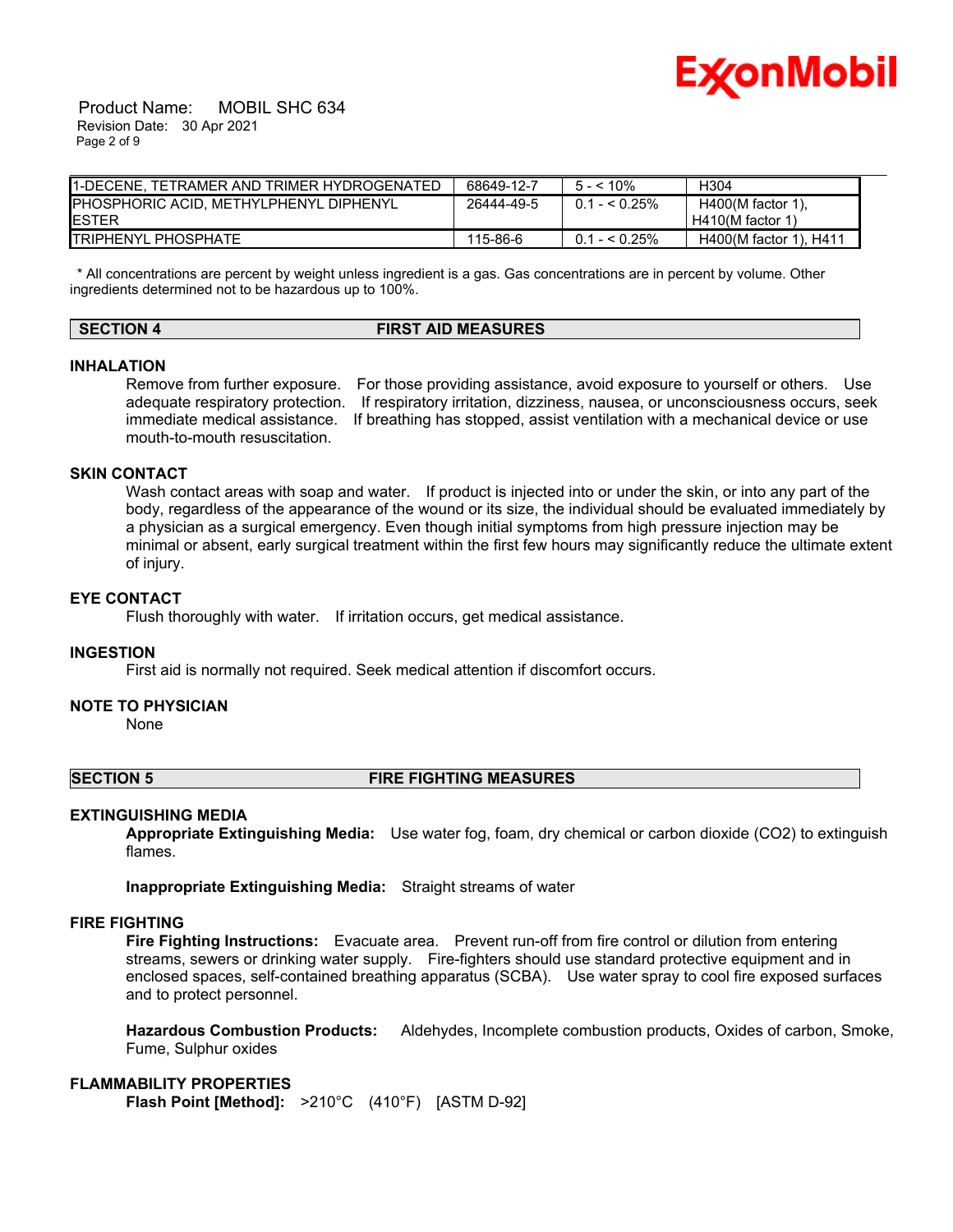

 Product Name: MOBIL SHC 634 Revision Date: 30 Apr 2021 Page 3 of 9

> **Flammable Limits (Approximate volume % in air):** LEL: 0.9 UEL: 7.0 **Autoignition Temperature:** N/D

### **SECTION 6 ACCIDENTAL RELEASE MEASURES**

# **NOTIFICATION PROCEDURES**

In the event of a spill or accidental release, notify relevant authorities in accordance with all applicable regulations.

\_\_\_\_\_\_\_\_\_\_\_\_\_\_\_\_\_\_\_\_\_\_\_\_\_\_\_\_\_\_\_\_\_\_\_\_\_\_\_\_\_\_\_\_\_\_\_\_\_\_\_\_\_\_\_\_\_\_\_\_\_\_\_\_\_\_\_\_\_\_\_\_\_\_\_\_\_\_\_\_\_\_\_\_\_\_\_\_\_\_\_\_\_\_\_\_\_\_\_\_\_\_\_\_\_\_\_\_\_\_\_\_\_\_\_\_\_\_

#### **PROTECTIVE MEASURES**

Avoid contact with spilled material. See Section 5 for fire fighting information. See the Hazard Identification Section for Significant Hazards. See Section 4 for First Aid Advice. See Section 8 for advice on the minimum requirements for personal protective equipment. Additional protective measures may be necessary, depending on the specific circumstances and/or the expert judgment of the emergency responders.

### **SPILL MANAGEMENT**

**Land Spill:** Stop leak if you can do so without risk. Recover by pumping or with suitable absorbent.

**Water Spill:** Stop leak if you can do so without risk. Confine the spill immediately with booms. Warn other shipping. Remove from the surface by skimming or with suitable absorbents. Seek the advice of a specialist before using dispersants.

Water spill and land spill recommendations are based on the most likely spill scenario for this material; however, geographic conditions, wind, temperature, (and in the case of a water spill) wave and current direction and speed may greatly influence the appropriate action to be taken. For this reason, local experts should be consulted. Note: Local regulations may prescribe or limit action to be taken.

### **ENVIRONMENTAL PRECAUTIONS**

Large Spills: Dyke far ahead of liquid spill for later recovery and disposal. Prevent entry into waterways, sewers, basements or confined areas.

# **SECTION 7 HANDLING AND STORAGE**

### **HANDLING**

 Prevent small spills and leakage to avoid slip hazard. Material can accumulate static charges which may cause an electrical spark (ignition source). When the material is handled in bulk, an electrical spark could ignite any flammable vapors from liquids or residues that may be present (e.g., during switch-loading operations). Use proper bonding and/or earthing procedures. However, bonding and earthing may not eliminate the hazard from static accumulation. Consult local applicable standards for guidance. Additional references include American Petroleum Institute 2003 (Protection Against Ignitions Arising out of Static, Lightning and Stray Currents) or National Fire Protection Agency 77 (Recommended Practice on Static Electricity) or CENELEC CLC/TR 50404 (Electrostatics - Code of practice for the avoidance of hazards due to static electricity).

**Static Accumulator:** This material is a static accumulator.

### **STORAGE**

The type of container used to store the material may affect static accumulation and dissipation. Do not store in open or unlabelled containers.

Material is defined under the National Standard [NOHSC:1015] Storage and Handling of Workplace Dangerous Goods.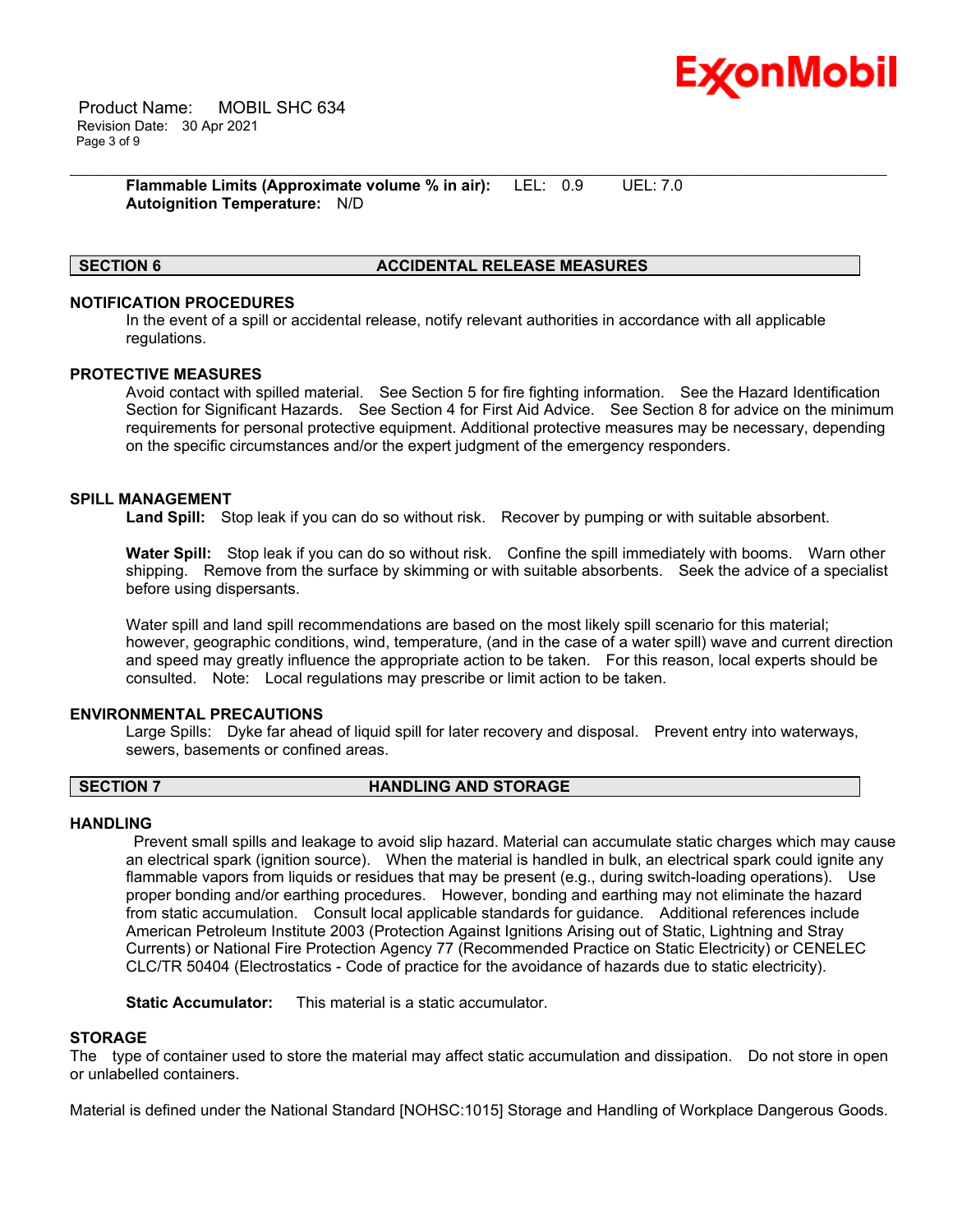

 Product Name: MOBIL SHC 634 Revision Date: 30 Apr 2021 Page 4 of 9

#### **SECTION 8 EXPOSURE CONTROLS / PERSONAL PROTECTION**

#### **EXPOSURE LIMIT VALUES**

### **Exposure limits/standards (Note: Exposure limits are not additive)**

| <b>Substance Name</b>                         | <b>Form</b>                        | Limit/Standard |                  | <b>Note</b> | <b>Source</b> |
|-----------------------------------------------|------------------------------------|----------------|------------------|-------------|---------------|
| 1-DECENE. TETRAMER AND<br>TRIMER HYDROGENATED | Aerosols<br>(thoracic<br>fraction) | TWA            | $5 \text{ mg/m}$ |             | ExxonMobil    |
| TRIPHENYL PHOSPHATE                           |                                    | TWA            | $3 \text{ mg/m}$ |             | Australia WES |
| TRIPHENYL PHOSPHATE                           |                                    | TWA            | $3 \text{ mg/m}$ |             | ACGIH         |

\_\_\_\_\_\_\_\_\_\_\_\_\_\_\_\_\_\_\_\_\_\_\_\_\_\_\_\_\_\_\_\_\_\_\_\_\_\_\_\_\_\_\_\_\_\_\_\_\_\_\_\_\_\_\_\_\_\_\_\_\_\_\_\_\_\_\_\_\_\_\_\_\_\_\_\_\_\_\_\_\_\_\_\_\_\_\_\_\_\_\_\_\_\_\_\_\_\_\_\_\_\_\_\_\_\_\_\_\_\_\_\_\_\_\_\_\_\_

#### **Exposure limits/standards for materials that can be formed when handling this product:**

NOTE: Limits/standards shown for guidance only. Follow applicable regulations.

#### **Biological limits**

No biological limits allocated.

### **ENGINEERING CONTROLS**

The level of protection and types of controls necessary will vary depending upon potential exposure conditions. Control measures to consider:

No special requirements under ordinary conditions of use and with adequate ventilation.

### **PERSONAL PROTECTION**

Personal protective equipment selections vary based on potential exposure conditions such as applications, handling practices, concentration and ventilation. Information on the selection of protective equipment for use with this material, as provided below, is based upon intended, normal usage.

**Respiratory Protection:** If engineering controls do not maintain airborne contaminant concentrations at a level which is adequate to protect worker health, an approved respirator may be appropriate. Respirator selection, use, and maintenance must be in accordance with regulatory requirements, if applicable. Types of respirators to be considered for this material include:

**Particulate** 

No special requirements under ordinary conditions of use and with adequate ventilation.

For high airborne concentrations, use an approved supplied-air respirator, operated in positive pressure mode. Supplied air respirators with an escape bottle may be appropriate when oxygen levels are inadequate, gas/vapour warning properties are poor, or if air purifying filter capacity/rating may be exceeded.

**Hand Protection:** Any specific glove information provided is based on published literature and glove manufacturer data. Glove suitability and breakthrough time will differ depending on the specific use conditions. Contact the glove manufacturer for specific advice on glove selection and breakthrough times for your use conditions. Inspect and replace worn or damaged gloves. The types of gloves to be considered for this material include:

Nitrile,Viton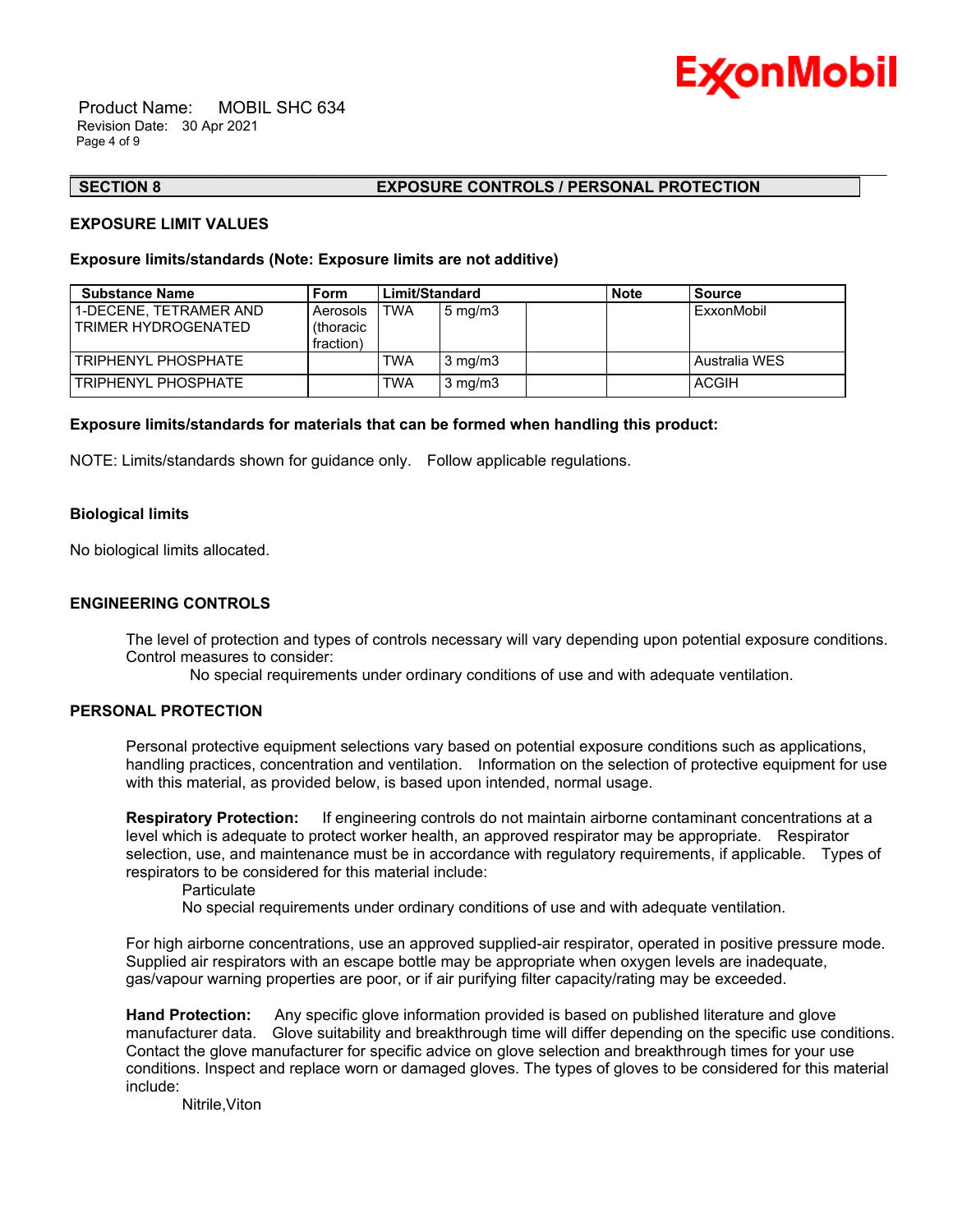

 Product Name: MOBIL SHC 634 Revision Date: 30 Apr 2021 Page 5 of 9

No protection is ordinarily required under normal conditions of use.

**Eye Protection:** If contact is likely, safety glasses with side shields are recommended.

**Skin and Body Protection:** Any specific clothing information provided is based on published literature or manufacturer data. The types of clothing to be considered for this material include:

\_\_\_\_\_\_\_\_\_\_\_\_\_\_\_\_\_\_\_\_\_\_\_\_\_\_\_\_\_\_\_\_\_\_\_\_\_\_\_\_\_\_\_\_\_\_\_\_\_\_\_\_\_\_\_\_\_\_\_\_\_\_\_\_\_\_\_\_\_\_\_\_\_\_\_\_\_\_\_\_\_\_\_\_\_\_\_\_\_\_\_\_\_\_\_\_\_\_\_\_\_\_\_\_\_\_\_\_\_\_\_\_\_\_\_\_\_\_

 No skin protection is ordinarily required under normal conditions of use. In accordance with good industrial hygiene practices, precautions should be taken to avoid skin contact.

**Specific Hygiene Measures:** Always observe good personal hygiene measures, such as washing after handling the material and before eating, drinking, and/or smoking. Routinely wash work clothing and protective equipment to remove contaminants. Discard contaminated clothing and footwear that cannot be cleaned. Practice good housekeeping.

#### **ENVIRONMENTAL CONTROLS**

 Comply with applicable environmental regulations limiting discharge to air, water and soil. Protect the environment by applying appropriate control measures to prevent or limit emissions.

**SECTION 9 PHYSICAL AND CHEMICAL PROPERTIES**

**Note: Physical and chemical properties are provided for safety, health and environmental considerations only and may not fully represent product specifications. Contact the Supplier for additional information.**

### **GENERAL INFORMATION**

**Physical State:** Liquid **Colour:** Orange **Odour:** Characteristic **Odour Threshold:** N/D

# **IMPORTANT HEALTH, SAFETY, AND ENVIRONMENTAL INFORMATION**

**Relative Density (at 15.6 °C):** 0.86 [ASTM D4052] **Flammability (Solid, Gas):** N/A **Flash Point [Method]:** >210°C (410°F) [ASTM D-92] **Flammable Limits (Approximate volume % in air):** LEL: 0.9 UEL: 7.0 **Autoignition Temperature:** N/D **Boiling Point / Range:** > 316°C (600°F) [Estimated] **Decomposition Temperature:** N/D **Vapour Density (Air = 1):** > 2 at 101 kPa [Estimated] **Vapour Pressure:** < 0.013 kPa (0.1 mm Hg) at 20 °C [Estimated] **Evaporation Rate (n-butyl acetate = 1):** N/D **pH:** N/A **Log Pow (n-Octanol/Water Partition Coefficient):** N/D **Solubility in Water:** Negligible **Viscosity:** 460 cSt (460 mm2/sec) at 40ºC | 49.9 cSt (49.9 mm2/sec) at 100°C [ASTM D 445] **Oxidizing Properties:** See Hazards Identification Section.

# **OTHER INFORMATION**

**Freezing Point:** N/D **Melting Point:** N/A **Pour Point:** -30°C (-22°F) [ASTM D5950]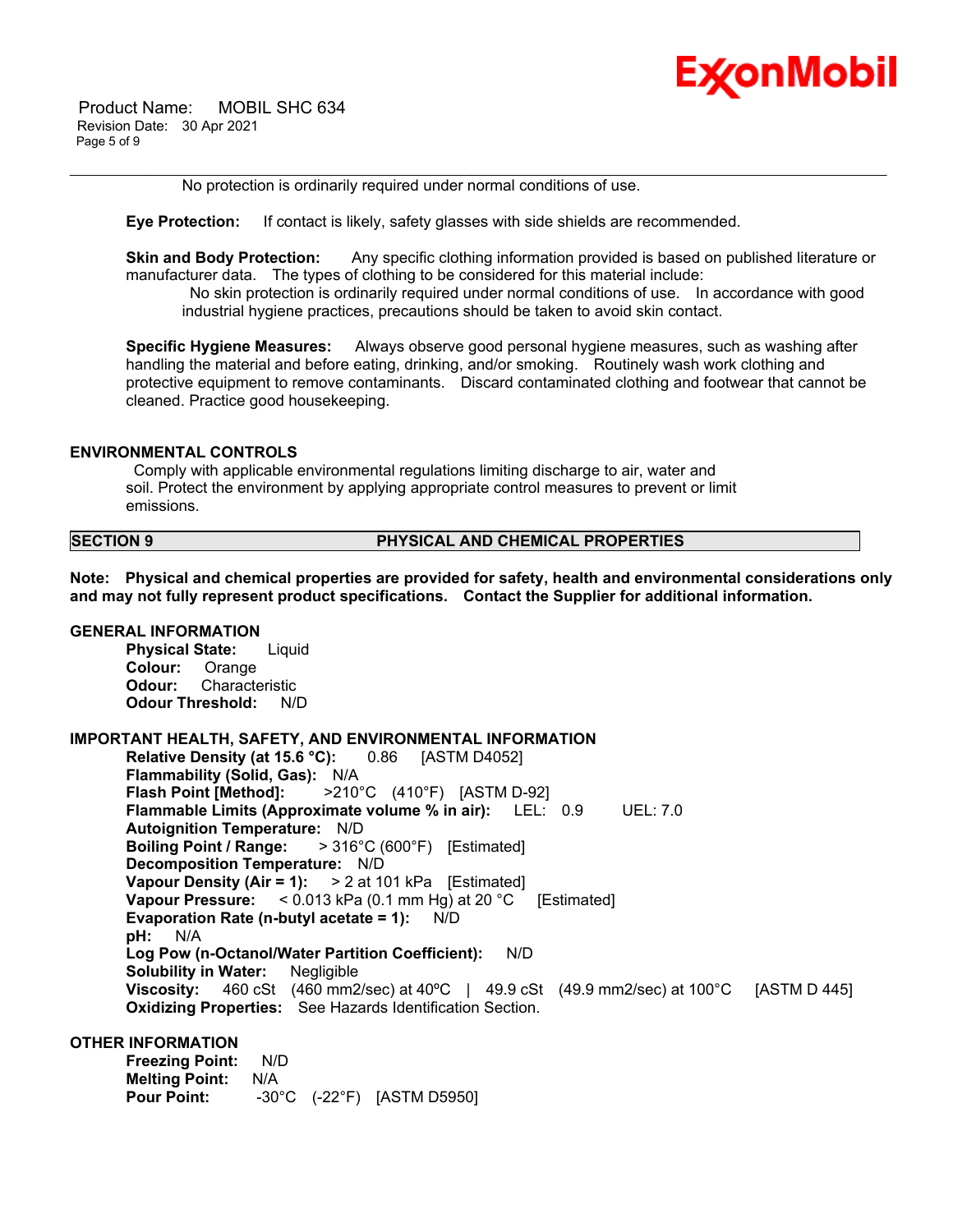

# **SECTION 10 STABILITY AND REACTIVITY**

\_\_\_\_\_\_\_\_\_\_\_\_\_\_\_\_\_\_\_\_\_\_\_\_\_\_\_\_\_\_\_\_\_\_\_\_\_\_\_\_\_\_\_\_\_\_\_\_\_\_\_\_\_\_\_\_\_\_\_\_\_\_\_\_\_\_\_\_\_\_\_\_\_\_\_\_\_\_\_\_\_\_\_\_\_\_\_\_\_\_\_\_\_\_\_\_\_\_\_\_\_\_\_\_\_\_\_\_\_\_\_\_\_\_\_\_\_\_

**STABILITY:** Material is stable under normal conditions.

**CONDITIONS TO AVOID:** Excessive heat. High energy sources of ignition.

**INCOMPATIBLE MATERIALS:** Strong oxidisers

**HAZARDOUS DECOMPOSITION PRODUCTS:** Material does not decompose at ambient temperatures.

**POSSIBILITY OF HAZARDOUS REACTIONS:** Hazardous polymerization will not occur.

**SECTION 11 TOXICOLOGICAL INFORMATION** 

# **INFORMATION ON TOXICOLOGICAL EFFECTS**

| <b>Hazard Class</b>                                               | <b>Conclusion / Remarks</b>                                                                                       |
|-------------------------------------------------------------------|-------------------------------------------------------------------------------------------------------------------|
| <b>Inhalation</b>                                                 |                                                                                                                   |
| Acute Toxicity: No end point data for<br>material.                | Minimally Toxic. Based on assessment of the components.                                                           |
| Irritation: No end point data for material.                       | Negligible hazard at ambient/normal handling temperatures.                                                        |
| Ingestion                                                         |                                                                                                                   |
| Acute Toxicity: No end point data for<br>material.                | Minimally Toxic. Based on assessment of the components.                                                           |
| <b>Skin</b>                                                       |                                                                                                                   |
| Acute Toxicity: No end point data for<br>material.                | Minimally Toxic. Based on assessment of the components.                                                           |
| Skin Corrosion/Irritation: No end point data<br>for material.     | Negligible irritation to skin at ambient temperatures. Based on<br>assessment of the components.                  |
| Eye                                                               |                                                                                                                   |
| Serious Eye Damage/Irritation: No end point<br>data for material. | May cause mild, short-lasting discomfort to eyes. Based on<br>assessment of the components.                       |
| <b>Sensitisation</b>                                              |                                                                                                                   |
| Respiratory Sensitization: No end point data<br>for material.     | Not expected to be a respiratory sensitizer.                                                                      |
| Skin Sensitization: No end point data for<br>material.            | Not expected to be a skin sensitizer. Based on assessment of the<br>components.                                   |
| Aspiration: Data available.                                       | Not expected to be an aspiration hazard. Based on physico-<br>chemical properties of the material.                |
| Germ Cell Mutagenicity: No end point data<br>for material.        | Not expected to be a germ cell mutagen. Based on assessment of<br>the components.                                 |
| Carcinogenicity: No end point data for<br>material.               | Not expected to cause cancer. Based on assessment of the<br>components.                                           |
| Reproductive Toxicity: No end point data<br>for material.         | Not expected to be a reproductive toxicant. Based on assessment<br>of the components.                             |
| Lactation: No end point data for material.                        | Not expected to cause harm to breast-fed children.                                                                |
| <b>Specific Target Organ Toxicity (STOT)</b>                      |                                                                                                                   |
| Single Exposure: No end point data for<br>material.               | Not expected to cause organ damage from a single exposure.                                                        |
| Repeated Exposure: No end point data for<br>material.             | Not expected to cause organ damage from prolonged or repeated<br>exposure. Based on assessment of the components. |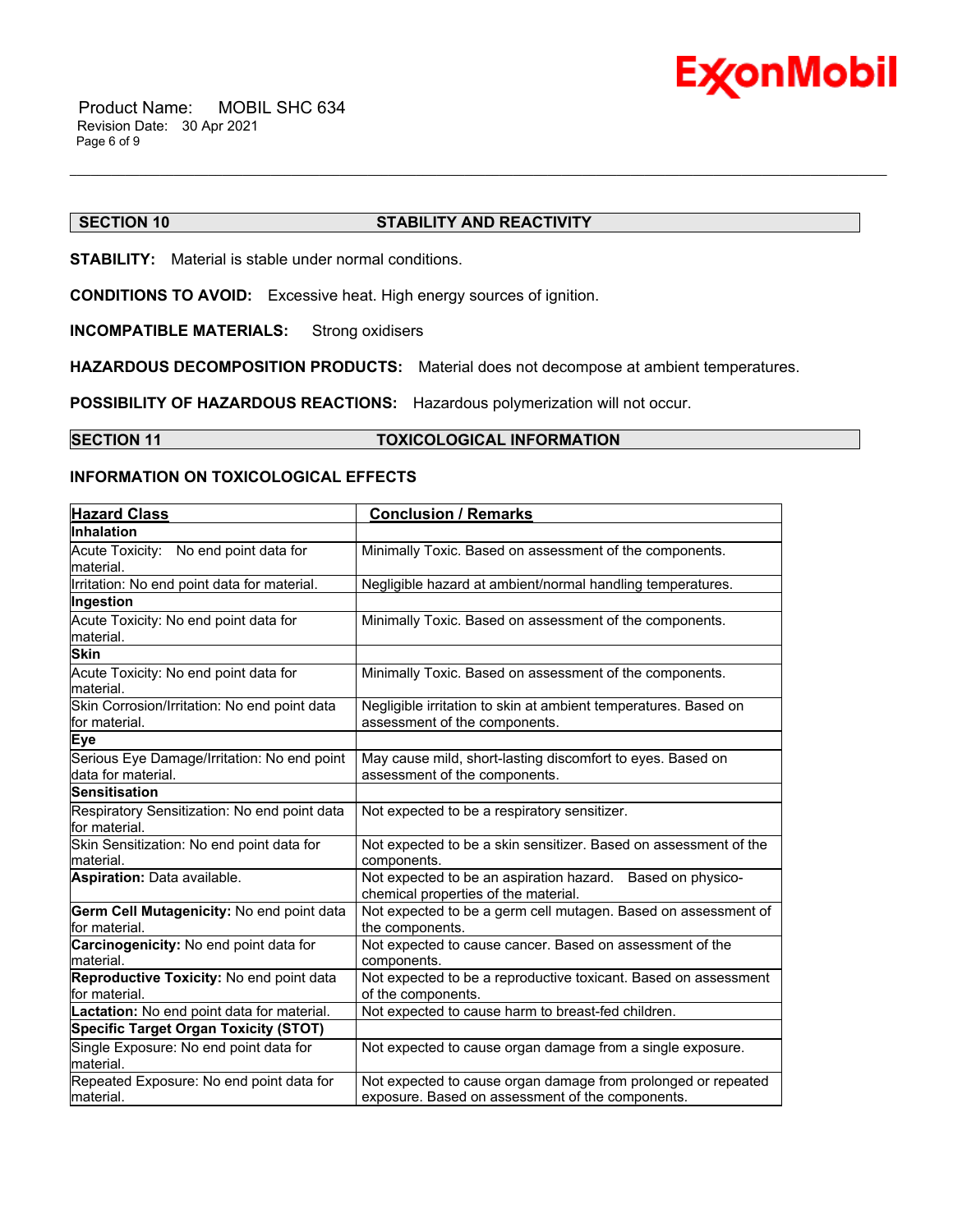

 Product Name: MOBIL SHC 634 Revision Date: 30 Apr 2021 Page 7 of 9

# **OTHER INFORMATION For the product itself:**

Repeated and/or prolonged exposure may cause irritation to the skin, eyes, or respiratory tract. **Contains:**

Synthetic base oils: Not expected to cause significant health effects under conditions of normal use, based on laboratory studies with the same or similar materials. Not mutagenic or genotoxic. Not sensitising in test animals and humans.

\_\_\_\_\_\_\_\_\_\_\_\_\_\_\_\_\_\_\_\_\_\_\_\_\_\_\_\_\_\_\_\_\_\_\_\_\_\_\_\_\_\_\_\_\_\_\_\_\_\_\_\_\_\_\_\_\_\_\_\_\_\_\_\_\_\_\_\_\_\_\_\_\_\_\_\_\_\_\_\_\_\_\_\_\_\_\_\_\_\_\_\_\_\_\_\_\_\_\_\_\_\_\_\_\_\_\_\_\_\_\_\_\_\_\_\_\_\_

# **IARC Classification:**

**The following ingredients are cited on the lists below:** None.

|              | --REGULATORY LISTS SEARCHED-- |               |
|--------------|-------------------------------|---------------|
| $1 = IARC 1$ | $2 = IARC 2A$                 | $3 = IARC 2B$ |

| <b>ECOLOGICAL INFORMATION</b><br><b>SECTION 12</b> |
|----------------------------------------------------|
|----------------------------------------------------|

The information given is based on data for the material, components of the material, or for similar materials, through the application of bridging principals.

#### **ECOTOXICITY**

 Material -- Not expected to be harmful to aquatic organisms. Material -- Not expected to demonstrate chronic toxicity to aquatic organisms

# **MOBILITY**

 Base oil component -- Low solubility and floats and is expected to migrate from water to the land. Expected to partition to sediment and wastewater solids.

# **ECOLOGICAL DATA**

#### **Ecotoxicity**

| Test                         | <b>Duration</b> | <b>Organism Type</b>   | <b>Test Results</b>                        |
|------------------------------|-----------------|------------------------|--------------------------------------------|
| Aquatic - Acute Toxicity     | 96 hour(s)      | Oncorhynchus<br>mvkiss | LL50 1003 mg/l: data for similar materials |
| l Aguatic - Chronic Toxicity | $21$ dav(s)     | Daphnia magna          | NOELR 1 mg/l: data for similar materials   |

# **SECTION 13 DISPOSAL CONSIDERATIONS**

Disposal recommendations based on material as supplied. Disposal must be in accordance with current applicable laws and regulations, and material characteristics at time of disposal.

#### **DISPOSAL RECOMMENDATIONS**

 Product is suitable for burning in an enclosed controlled burner for fuel value or disposal by supervised incineration at very high temperatures to prevent formation of undesirable combustion products. Protect the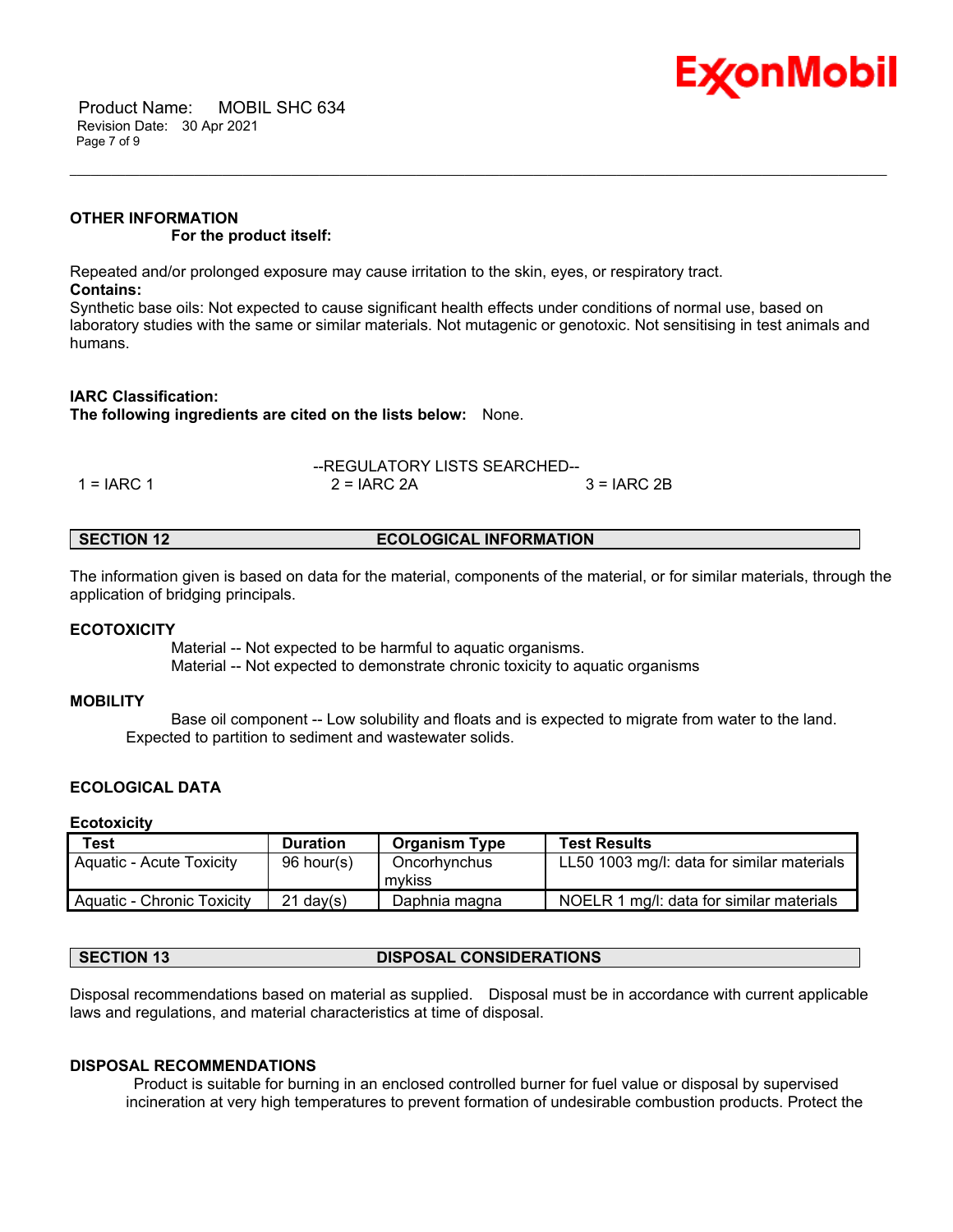

 Product Name: MOBIL SHC 634 Revision Date: 30 Apr 2021 Page 8 of 9

> environment. Dispose of used oil at designated sites. Minimize skin contact. Do not mix used oils with solvents, brake fluids or coolants.

**Empty Container Warning** Empty Container Warning (where applicable): Empty containers may contain residue and can be dangerous. Do not attempt to refill or clean containers without proper instructions. Empty drums should be completely drained and safely stored until appropriately reconditioned or disposed. Empty containers should be taken for recycling, recovery, or disposal through suitably qualified or licensed contractor and in accordance with governmental regulations. DO NOT PRESSURISE, CUT, WELD, BRAZE, SOLDER, DRILL, GRIND, OR EXPOSE SUCH CONTAINERS TO HEAT, FLAME, SPARKS, STATIC ELECTRICITY, OR OTHER SOURCES OF IGNITION. THEY MAY EXPLODE AND CAUSE INJURY OR DEATH.

\_\_\_\_\_\_\_\_\_\_\_\_\_\_\_\_\_\_\_\_\_\_\_\_\_\_\_\_\_\_\_\_\_\_\_\_\_\_\_\_\_\_\_\_\_\_\_\_\_\_\_\_\_\_\_\_\_\_\_\_\_\_\_\_\_\_\_\_\_\_\_\_\_\_\_\_\_\_\_\_\_\_\_\_\_\_\_\_\_\_\_\_\_\_\_\_\_\_\_\_\_\_\_\_\_\_\_\_\_\_\_\_\_\_\_\_\_\_

| <b>SECTION 14</b> | <b>TRANSPORT INFORMATION</b>                         |
|-------------------|------------------------------------------------------|
|                   | <b>LAND (ADG)</b> : Not Regulated for Land Transport |

**SEA (IMDG):** Not Regulated for Sea Transport according to IMDG-Code

**Marine Pollutant:** No

**AIR (IATA):** Not Regulated for Air Transport

### **SECTION 15 REGULATORY INFORMATION**

This material is not considered hazardous according to Australia Model Work Health and Safety Regulations.

Product is not regulated according to Australian Dangerous Goods Code.

No Poison Schedule number allocated by the Standard for the Uniform Scheduling of Medicines and Poisons (SUSMP) established under the Therapeutic Goods Act.

AS1940 COMBUSTIBLE CLASS: C2

# **REGULATORY STATUS AND APPLICABLE LAWS AND REGULATIONS**

**Listed or exempt from listing/notification on the following chemical inventories :** AIIC, IECSC, ISHL, KECI, PICCS, TCSI, TSCA

 **Special Cases:**

| Inventory   | <b>Status</b>             |
|-------------|---------------------------|
| <b>ENCS</b> | <b>Restrictions Apply</b> |
| <b>NDSL</b> | Restrictions Apply        |

**SECTION 16 OTHER INFORMATION**

# **KEY TO ABBREVIATIONS AND ACRONYMS:**

N/D = Not determined, N/A = Not applicable, STEL = Short-Term Exposure Limit, TWA = Time-Weighted Average